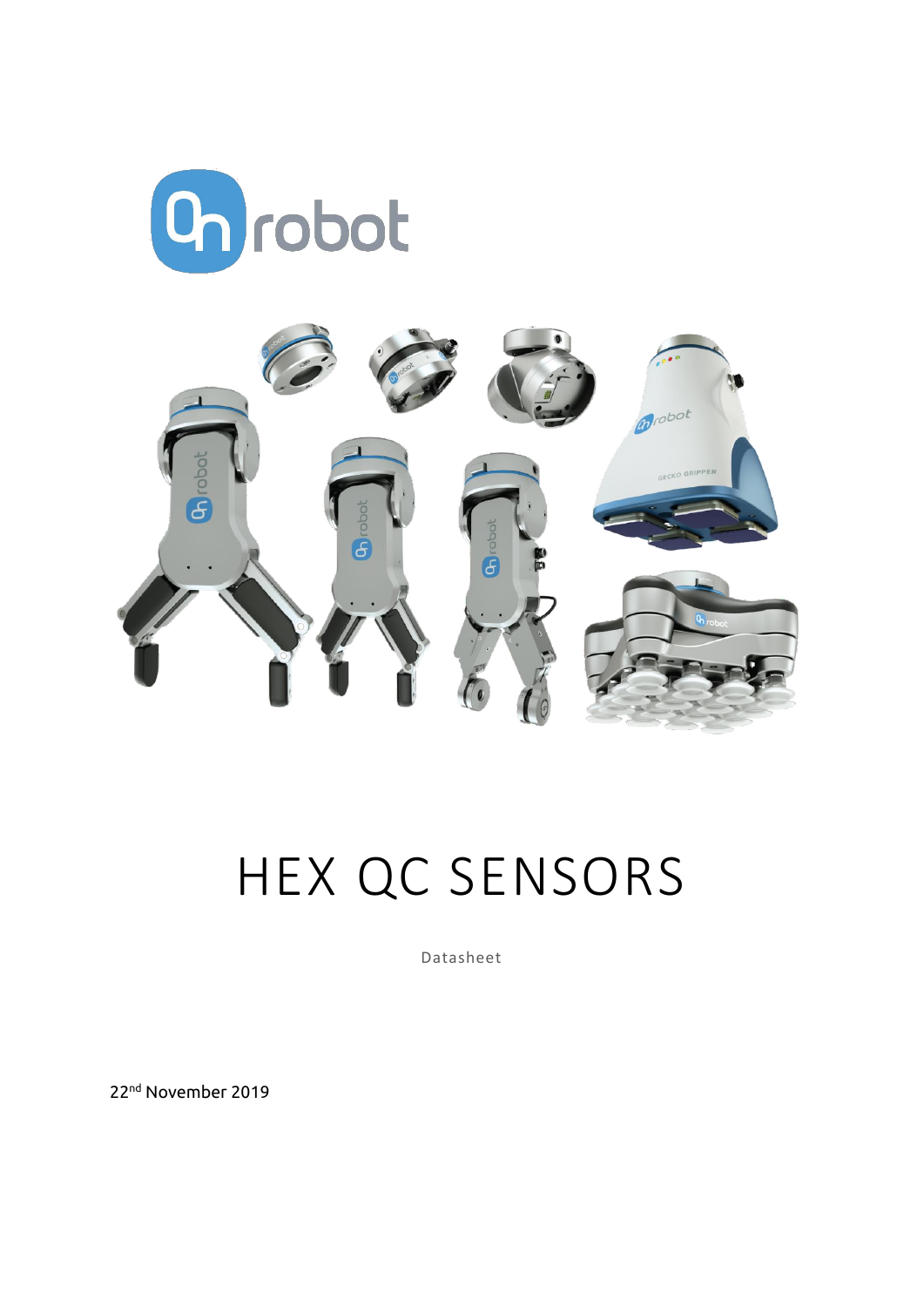#### **HEX-E QC**

| <b>General Properties</b>                    | <b>6-Axis Force/Torque Sensor</b>                          |                  |                |            | <b>Unit</b>                           |
|----------------------------------------------|------------------------------------------------------------|------------------|----------------|------------|---------------------------------------|
|                                              | <b>Fxy</b>                                                 | <b>Fz</b>        | <b>Txy</b>     | <b>Tz</b>  |                                       |
| Nominal Capacity (N.C)                       | 200                                                        | 200              | 10             | 6.5        | $[N]$ $[Nm]$                          |
| Single axis deformation at N.C<br>(typical)  | ± 1.7<br>± 0.067                                           | ± 0.3<br>± 0.011 | ± 2.5<br>± 2.5 | ± 5<br>± 5 | $[mm]$ $[^{\circ}]$<br>$[inch]$ $[°]$ |
| Single axis overload                         | 500                                                        | 500              | 500            | 500        | [%]                                   |
| Signal noise* (typical)                      | 0.035                                                      | 0.15             | 0.002          | 0.001      | $[N]$ $[Nm]$                          |
| Noise-free resolution (typical)              | 0.2                                                        | 0.8              | 0.01           | 0.002      | $[N]$ $[Nm]$                          |
| Full scale nonlinearity                      | $\leq$ 2                                                   | < 2              | < 2            | $\leq$ 2   | [%]                                   |
| Hysteresis (measured on Fz axis,<br>typical) | $\leq$ 2                                                   | $\leq$ 2         | < 2            | $\leq$ 2   | [%]                                   |
| Crosstalk (typical)                          | < 5                                                        | < 5              | < 5            | < 5        | [%]                                   |
| <b>IP</b> Classification                     | 67                                                         |                  |                |            |                                       |
| Dimensions (H x W x L)                       | $50 \times 71 \times 93$<br>$1.97 \times 2.79 \times 3.66$ |                  |                |            | [mm]<br>[inch]                        |
| Weight (with built-in adapter<br>plates)     | 0.347<br>0.76                                              |                  |                |            | [kg]<br>[lb]                          |

\* Signal noise is defined as the standard deviation (1 σ) of a typical one second no-load signal.

| <b>Operating Conditions</b>        | <b>Minimum</b> | <b>Typical</b> | <b>Maximum</b>           | <b>Unit</b> |
|------------------------------------|----------------|----------------|--------------------------|-------------|
| Power supply                       |                |                | 24                       | [V]         |
| Power consumption                  |                |                | 0.8                      | [W]         |
| Operating temperature              | 32             |                | 55<br>131                | [°C<br>rFi  |
| Relative humidity (non-condensing) |                |                | 95                       | $[\%]$      |
| Calculated MTBF (operating life)   | 30.000         |                | $\overline{\phantom{a}}$ | [Hours]     |

## **Complex loading**

During single-axis loading, the sensor can be operated up to its nominal capacity. Above the nominal capacity the reading is inaccurate and invalid.

During complex loading (when more than one axis is loaded) the nominal capacities are reduced. The following diagrams show the complex loading scenarios.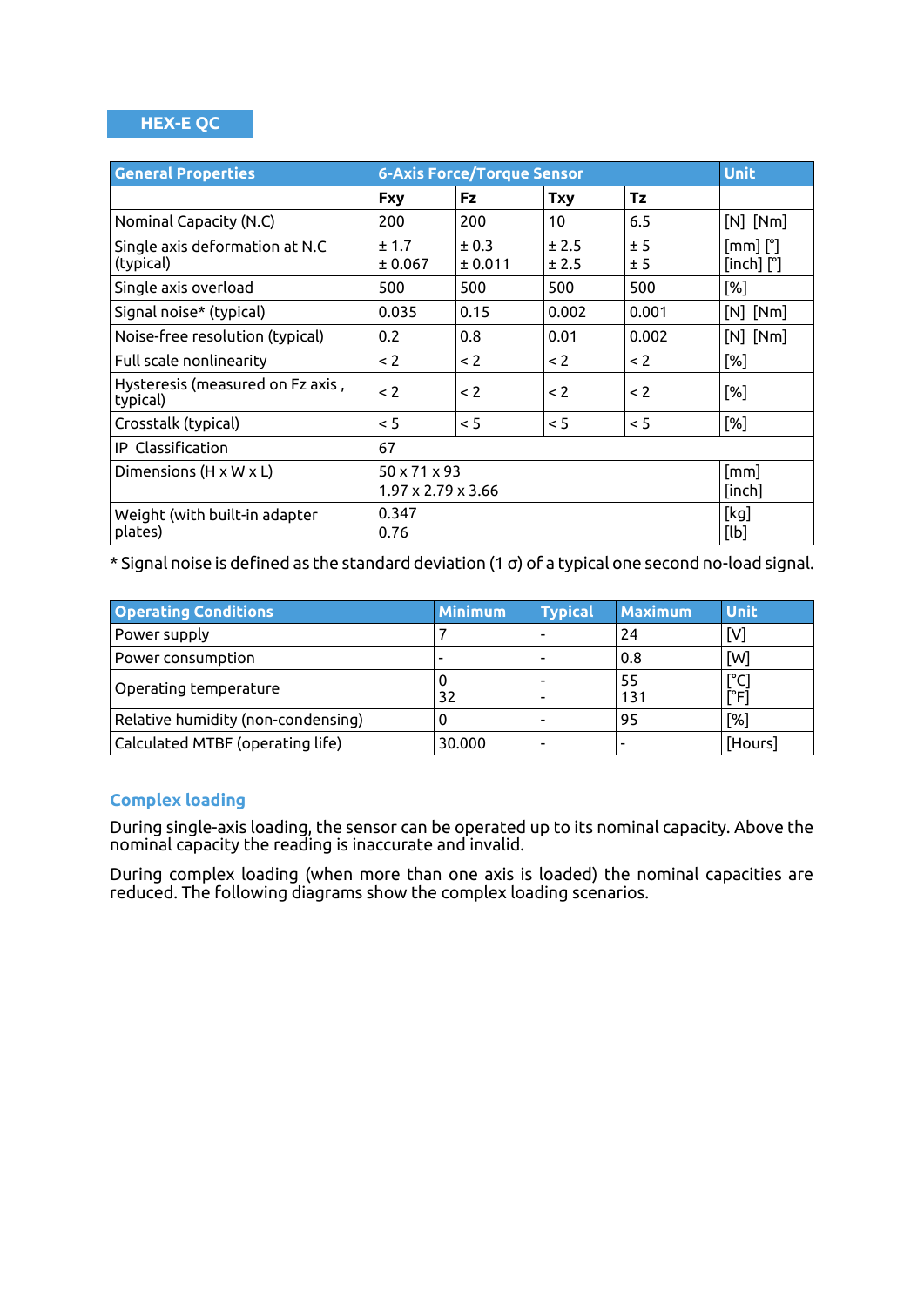The sensor cannot be operated outside of the Normal Operating Area.

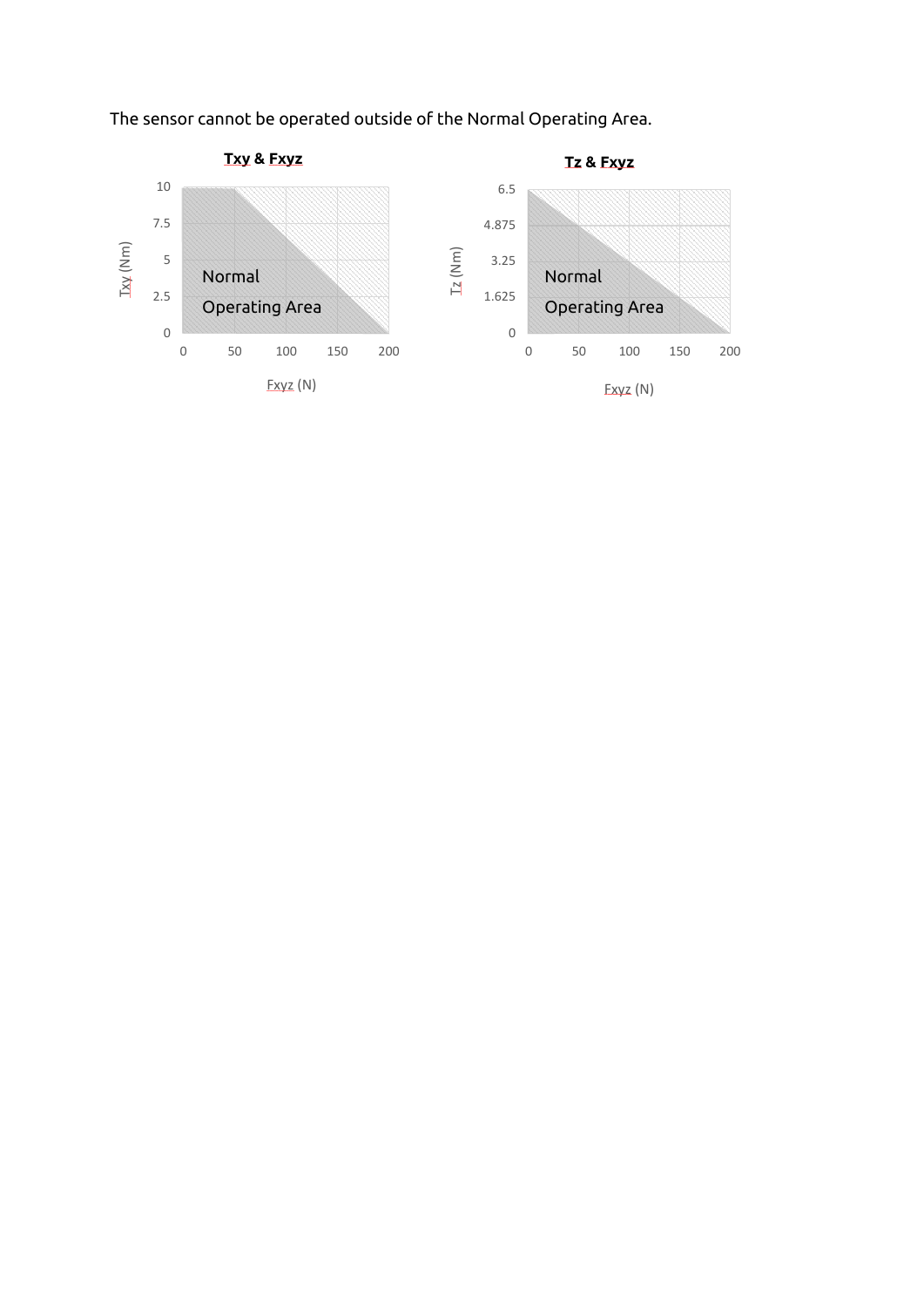#### **HEX-H QC**

| <b>General Properties</b>                    | <b>6-Axis Force/Torque Sensor</b>                          |                   |            |                | <b>Unit</b>                           |
|----------------------------------------------|------------------------------------------------------------|-------------------|------------|----------------|---------------------------------------|
|                                              | <b>Fxy</b>                                                 | <b>Fz</b>         | <b>Txy</b> | <b>Tz</b>      |                                       |
| Nominal Capacity (N.C)                       | 200                                                        | 200               | 20         | 13             | $[N]$ $[Nm]$                          |
| Single axis deformation at N.C<br>(typical)  | ±0.6<br>± 0.023                                            | ± 0.25<br>± 0.009 | ± 2<br>±2  | ± 3.5<br>± 3.5 | $[mm]$ $[^{\circ}]$<br>$[inch]$ $[°]$ |
| Single axis overload                         | 500                                                        | 400               | 300        | 300            | [%]                                   |
| Signal noise* (typical)                      | 0.1                                                        | 0.2               | 0.006      | 0.002          | $[N]$ $[Nm]$                          |
| Noise-free resolution (typical)              | 0.5                                                        | 1                 | 0.036      | 0.008          | $[N]$ $[Nm]$                          |
| Full scale nonlinearity                      | $\leq$ 2                                                   | $\leq$ 2          | < 2        | $\leq$ 2       | [%]                                   |
| Hysteresis (measured on Fz axis,<br>typical) | $\leq$ 2                                                   | $\leq$ 2          | < 2        | $\leq$ 2       | [%]                                   |
| Crosstalk (typical)                          | < 5                                                        | $\leq$ 5          | < 5        | < 5            | [%]                                   |
| IP Classification                            | 67                                                         |                   |            |                |                                       |
| Dimensions $(H \times W \times L)$           | $50 \times 71 \times 93$<br>$1.97 \times 2.79 \times 3.66$ |                   |            |                | [mm]<br>[inch]                        |
| Weight (with built-in adapter<br>plates)     | 0.35<br>0.77                                               |                   |            |                | [kg]<br>[lb]                          |

\* Signal noise is defined as the standard deviation (1 σ) of a typical one second no-load signal.

| <b>Operating Conditions</b>        | Minimum | <b>Typical</b> | <b>Maximum</b>           | <b>Unit</b> |
|------------------------------------|---------|----------------|--------------------------|-------------|
| Power supply                       |         |                | 24                       | [V]         |
| Power consumption                  |         |                | 0.8                      | [W]         |
| Operating temperature              | 32      |                | 55<br>131                | [°C<br>rFi  |
| Relative humidity (non-condensing) |         |                | 95                       | $[\%]$      |
| Calculated MTBF (operating life)   | 30.000  |                | $\overline{\phantom{a}}$ | [Hours]     |

## **Complex loading**

During single-axis loading, the sensor can be operated up to its nominal capacity. Above the nominal capacity the reading is inaccurate and invalid.

During complex loading (when more than one axis is loaded) the nominal capacities are reduced. The following diagrams show the complex loading scenarios.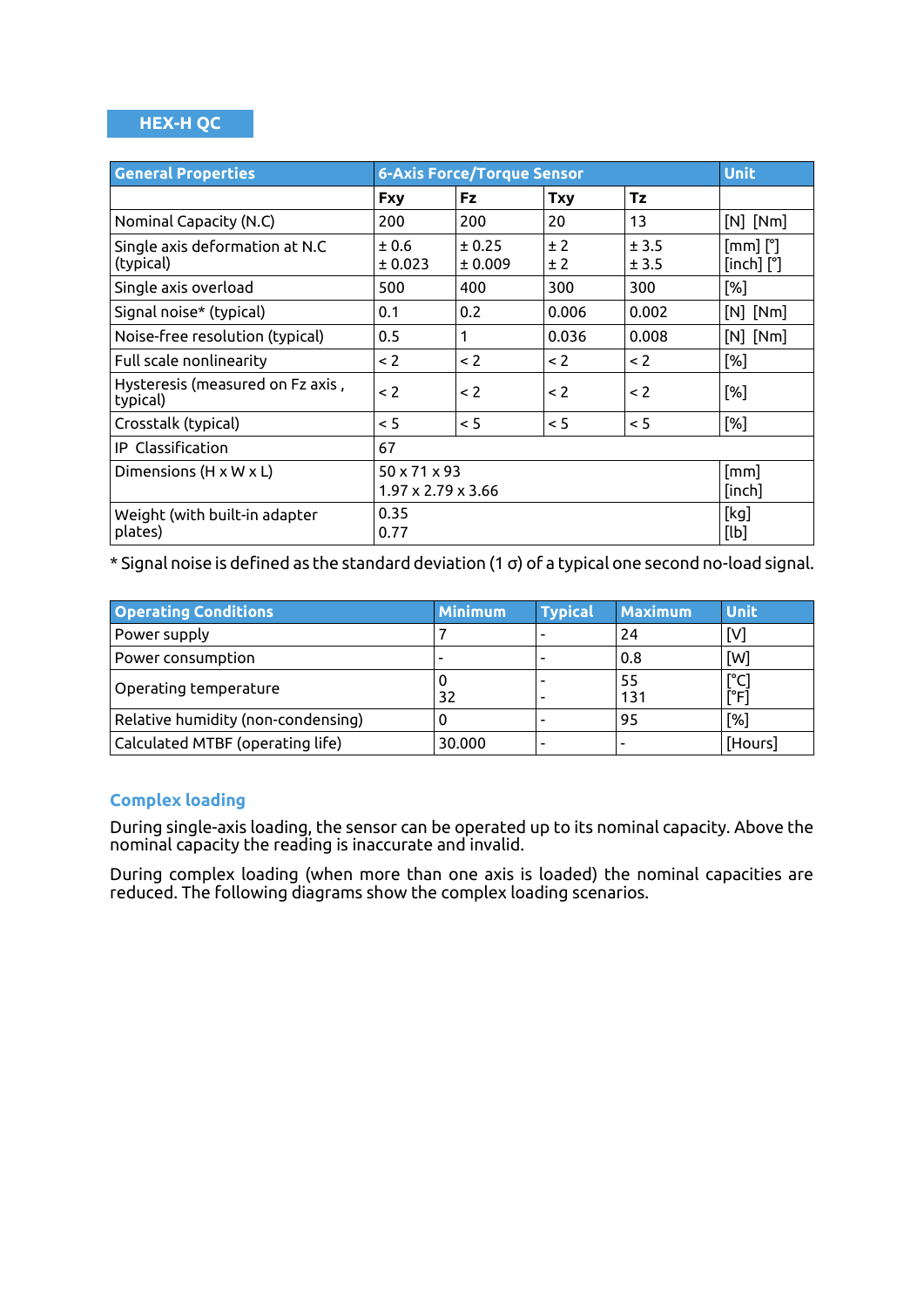The sensor cannot be operated outside of the Normal Operating Area.